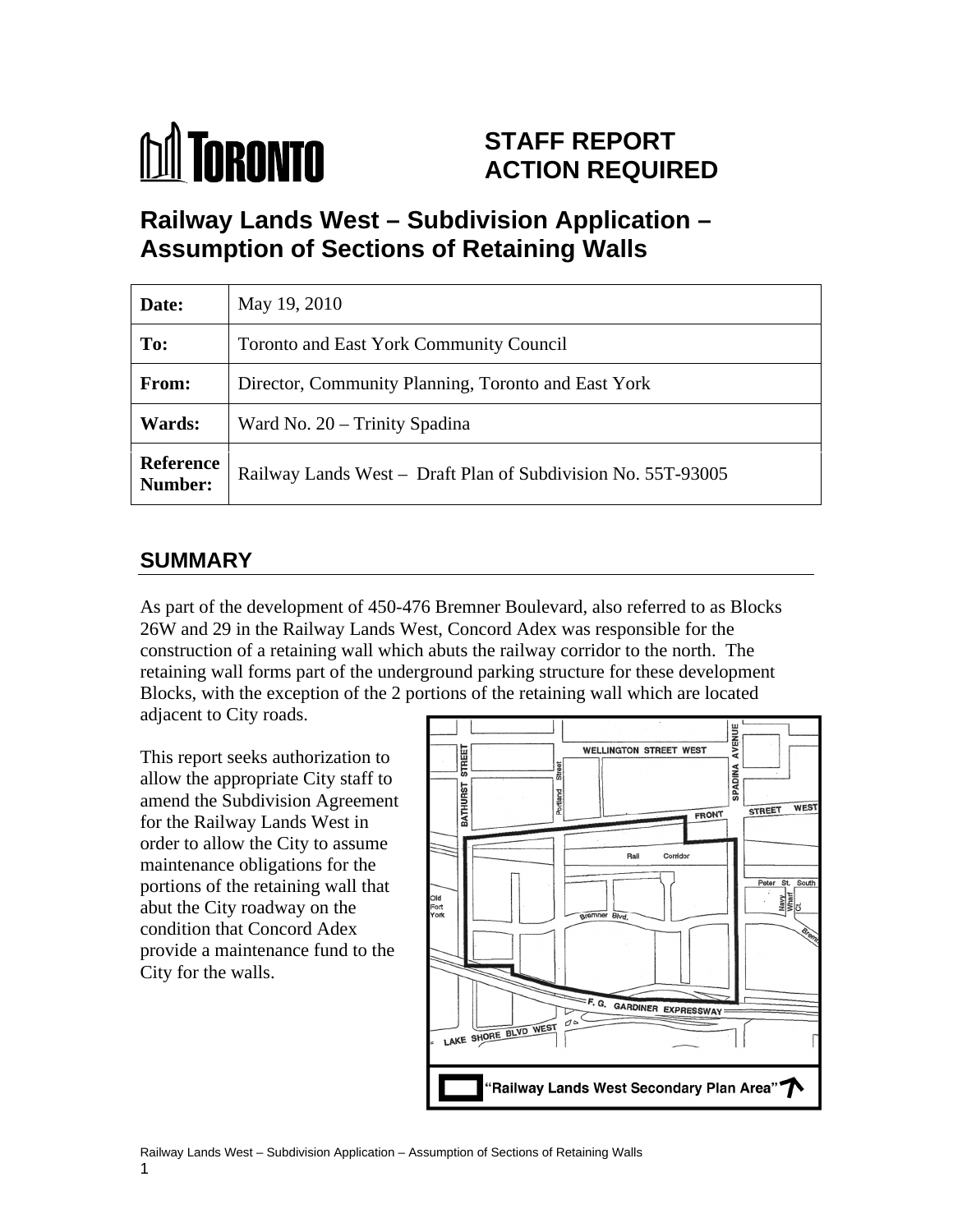## **RECOMMENDATIONS**

#### **The City Planning Division recommends that:**

- 1. City Council authorize the appropriate City Staff to amend the Subdivision agreement for the Railway Lands West, in order to assume ownership and maintenance obligations for the portions of the retaining wall that are located a the north end of Dan Leckie Way and the north end of Capreol Court; and
- 2. City Council require the applicant to provide the City with a maintenance fund for the portions of the retaining wall to be conveyed, in an amount acceptable to the Executive Director, Technical Services Division, and the General Manager, Parks, Forestry and Recreation Division.

#### **Financial Impact**

Staff will negotiate with the applicant to secure adequate funds to cover the long term maintenance costs associated with the portions of the retaining walls that are proposed to be owned and maintained by the City.

### **COMMENTS**

As part of the development of 450-476 Bremner Boulevard, also referred to as Blocks 26W and 29 in the Railway Lands West, Concord Adex was responsible for the construction of a retaining wall which abuts the railway corridor to the north. The retaining wall forms part of the underground parking structure for these development Blocks, with the exception of the 2 portions of the retaining wall which are located adjacent to City roads.

It was originally intended that the retaining walls be maintained by the condominium corporation of each new building constructed at 450-476 Bremner Boulevard. Section 6.13 of the Subdivision Agreement states " The Owner agrees to design, construct and maintain all retaining walls within the Plan to the satisfaction of the Technical Services Director and Railway Companies, and where such retaining walls are within or adjacent to any Parkland, to the satisfaction of the General Manager Parks, and to maintain them in perpetuity, including, but not limited to, a retaining wall or walls across the entire northerly limit of Northern Linear Park which may be comprised in part of the northerly wall of the Parking Garages...". In addition, Section 13.3(e) of the Agreement states "The Owner agrees, at its own expense, to construct, repair and maintain in perpetuity and shall retain title to the Northern Linear Park Retaining Walls. The Owner shall maintain and repair the Northern Linear Parks Retaining Walls as necessary to keep it at all times in good repair".

Given that two portions of the retaining wall are located adjacent to lands owned by the City of Toronto, those being at the north end of Dan Leckie Way and at the north end of Capreol Court, it is appropriate for the City to assume the ownership and maintenance of